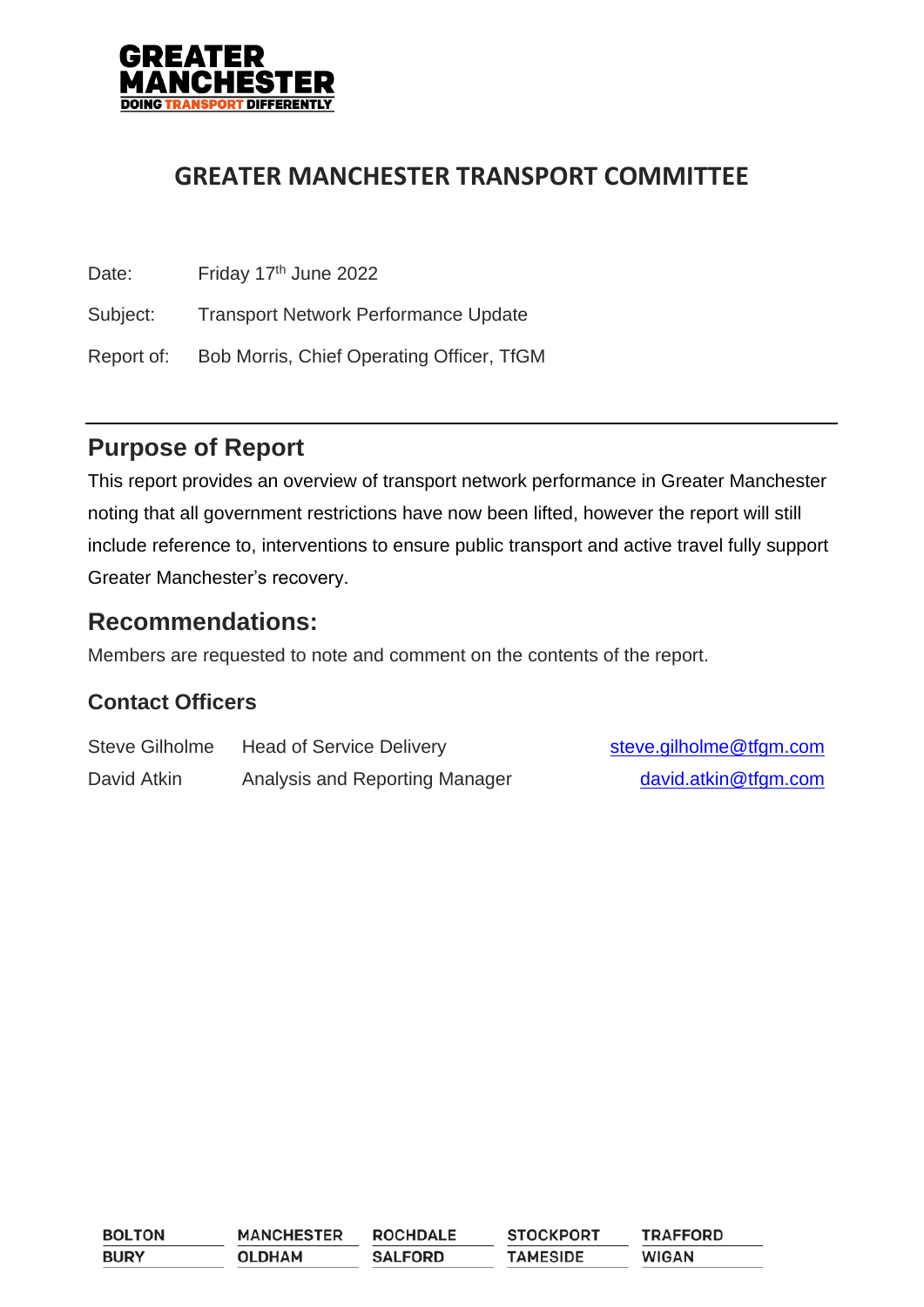# **Equalities Implications**

Not applicable

# **Climate Change Impact Assessment and Mitigation Measures**

Not applicable

### **Risk Management**

Not applicable

### **Legal Considerations**

Not applicable

### **Financial Consequences – Revenue**

Not applicable

### **Financial Consequences – Capital**

Not applicable

### **Number of attachments to the report: 1**

Appendix A - Glossary

## **Comments/recommendations from Overview & Scrutiny Committee**

Not applicable

# **Background Papers**

Nil

## **Tracking/ Process**

Does this report relate to a major strategic decision, as set out in the GMCA Constitution?

No

## **Exemption from call in**

Are there any aspects in this report which means it should be considered to be exempt from call in by the relevant Scrutiny Committee on the grounds of urgency?

No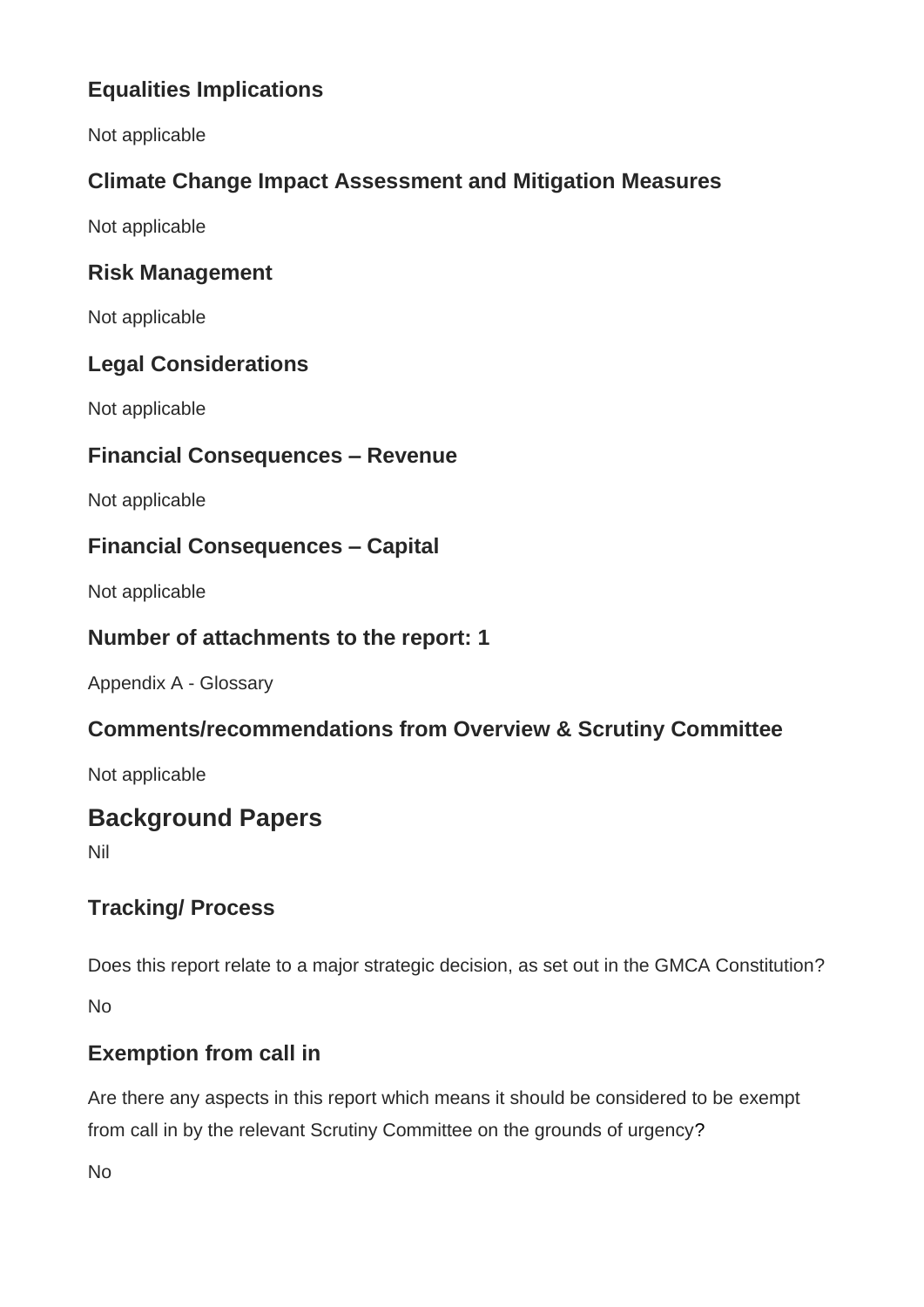# **GM Transport Committee**

Not applicable

# **Overview and Scrutiny Committee**

Not applicable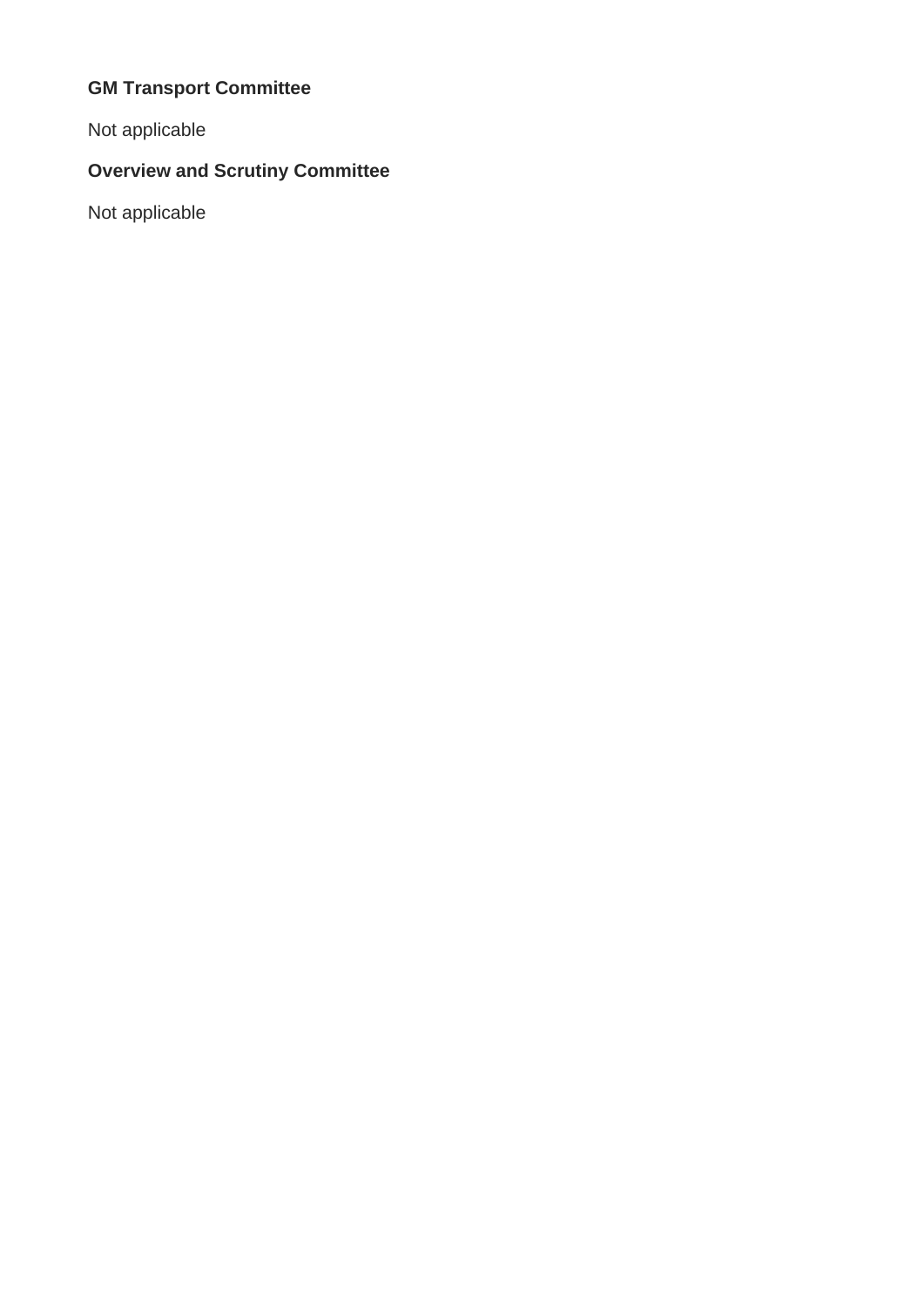# **1 Overview**

- 1.1 The Greater Manchester Transport Committee has a key role to oversee the provision of transport services on behalf of residents, businesses, and visitors. This includes the performance of Metrolink, bus and rail operators and the Strategic Highways Network. The Committee also oversees the move towards the Bee Network vision for an integrated transport network for Greater Manchester, as set out in the 2040 Transport Strategy.
- 1.2 This network performance report covers performance across all ground transport modes in Greater Manchester.

# **2 Network Performance Summary**

- 2.1 The detail contained later in this report covers the key highlights relating to performance of transport modes during the period of May 2022, noting that the relevant subcommittees receive detailed reports on Bus, Rail and Metrolink performance.
- 2.2 During May 2022, there were an estimated 50.6 million trips across the Greater Manchester transport network each week. This was 7% up on April 2022 (47.5 million) and 2% fewer than May 2019 (51.5 million).
- 2.3 Trips on the Highway accounted for 67% of all trips during May 2022. This is lower than during April 2022 (69%). While trips on the highway network have increased from April to May (+4%), Active travel and Public Transport patronage have increased at a faster rate.
- 2.4 Public transport accounted for 9.4% of average weekly trips (4.8 million). This is a higher number and higher share than during January 2022, which was 9.0% (4.3 million). The number of trips on public transport is marginally below (less than 1%) the post pandemic high set during November 2021. However, it does remain below the pre-Covid level.
- 2.5 Active travel accounted for an estimated 11.7 million or 21% of all trips during May 2022. This is approximately 1.2 million or 12% more active travel trips than during April 2022 with better weather and seasonal increase in active travel both contributing to the growth.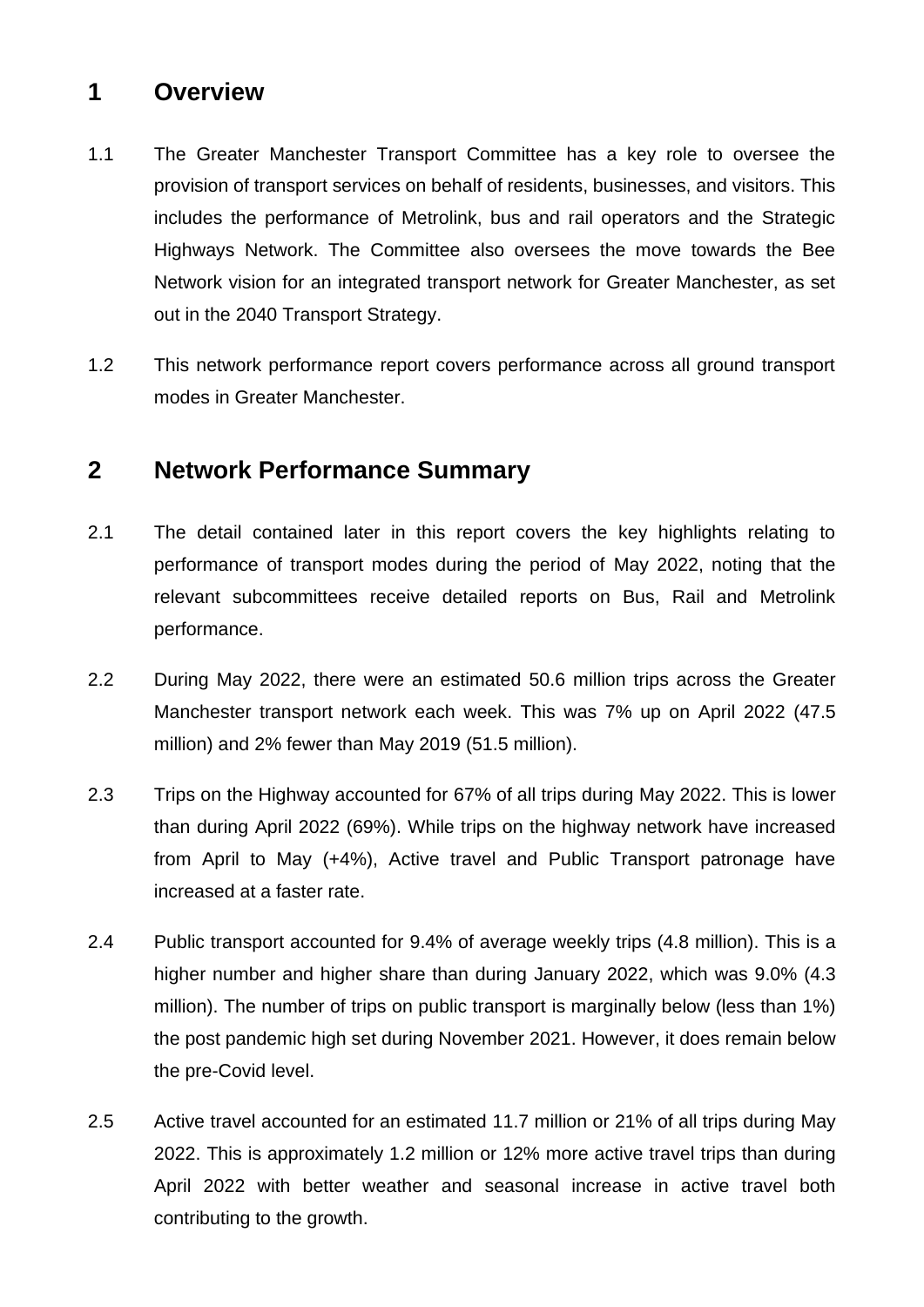2.6 Figure 1 below provides graphical details on the modal split of trips.



**Figure 1: Network Modal Trips Split (March 19 – May 22)**

# **3 Network Performance**

### **Metrolink**

- 3.1 Average weekly Metrolink patronage increased 4% during May returning to c.70% of pre pandemic levels. Leisure and recreation trips are a major driver for patronage level with events seeing spikes in demand.
- 3.2 The delivery of new trams to boost capacity on the network continues with Tram 3141 delivered on 14 May.
- 3.3 Radcliffe P&R re-opened to customers at start of service on Monday 16 May after completion of works which saw the installation of an additional parking deck which increased the number of parking spaces from 369 to 480.
- 3.4 P1 performance saw reliability (mileage delivered) at 99.1% and punctuality (EWT) at 2 minutes and 28 seconds. The target EWT was achieved on 24 of the 30 days in the period, with  $3<sup>rd</sup>$  party incidents causing most of the disruption. Key impacts:
	- Contamination of highway surface (Shed load) impacted the Eccles line service.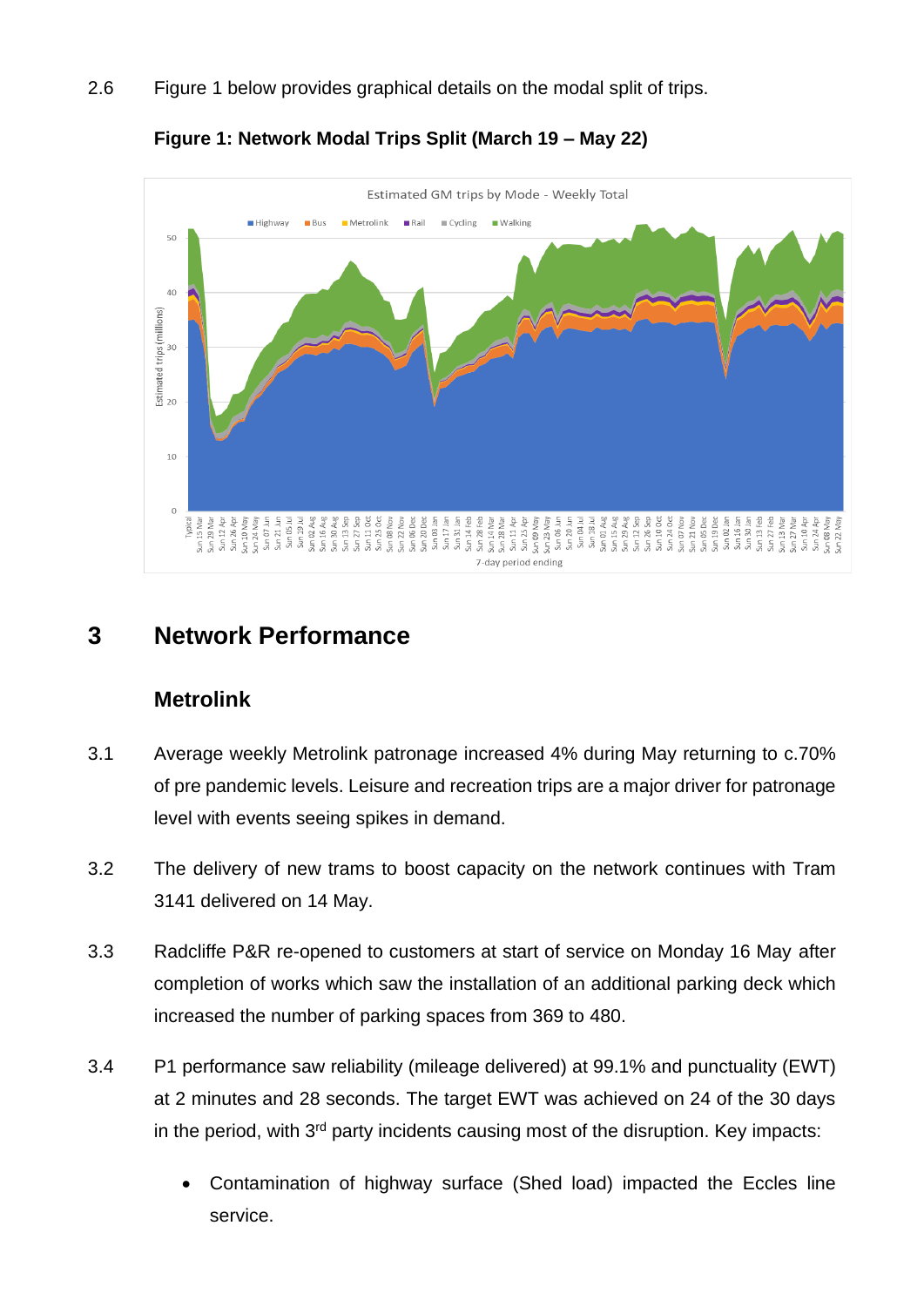- Driver Unavailability an uplift in Covid related absence.
- 3rd Party Power Cut affecting UTC and Traffic Signals at Trafford Road.



**Figure 2: Weekly Metrolink Trips**

# **Rail**

3.5 During May 2022 there were an estimated 0.96 million rail journeys each week. This is:

- 4% higher than during April 2022 (0.92 million).
- 85% of pre-pandemic levels for Northern and 80% for TPE.

These totals continue to be driven by leisure demand, with commuting at around only 40% of pre-Covid levels.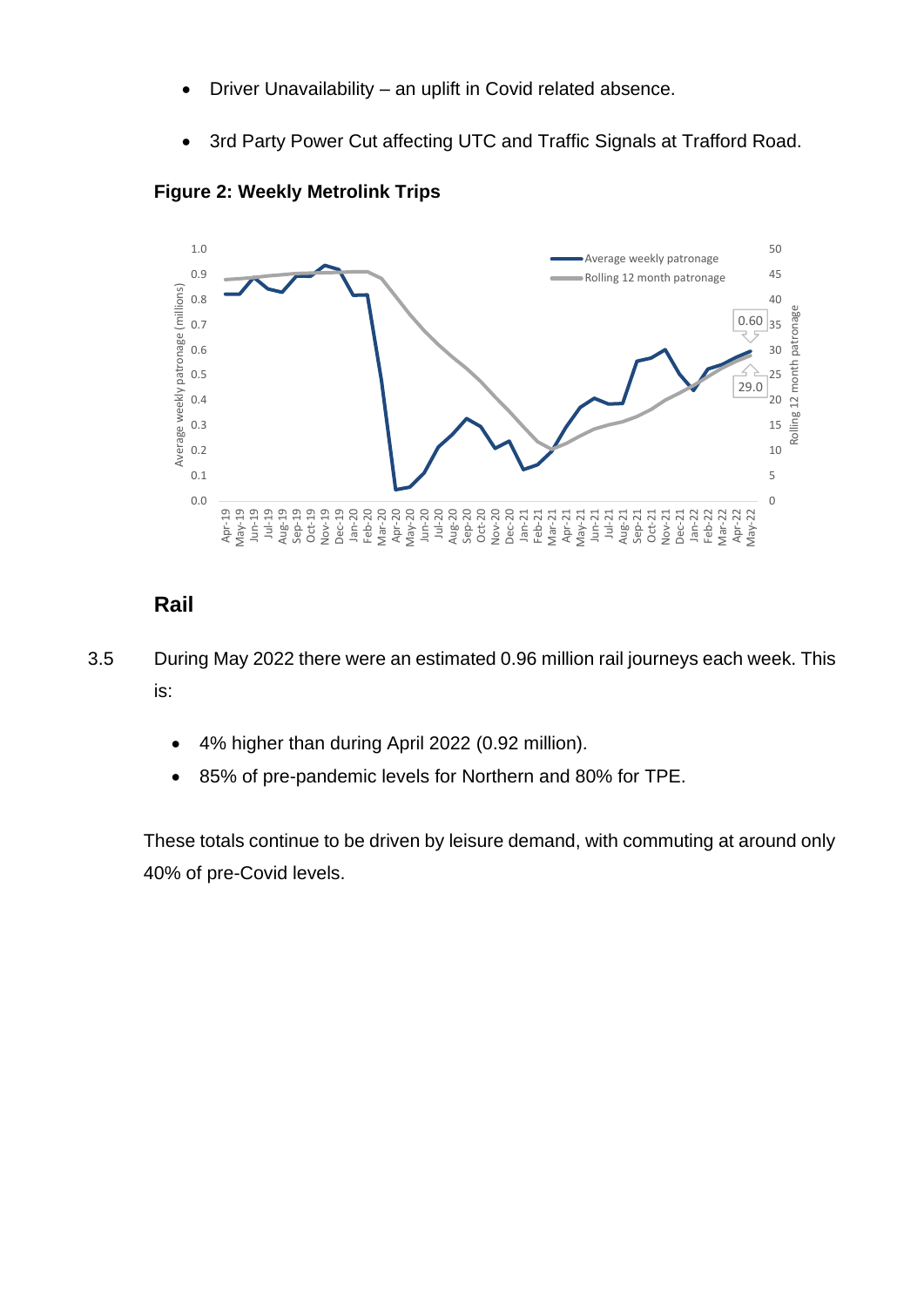**Figure 3: Weekly rail estimate (based on footfall at Manchester Piccadilly)**



- 3.6 Footfall at Piccadilly during May 2022 is in line with that recorded during November 2021, the highest since the start of the pandemic.
- 3.7 Over the past quarter, operational performance has continued to decline across all Train Operating Companies (TOCs), with falls in the Public Performance Measure (PPM) and Right Time at Destination and significant increases in both pre-planned and late-notification cancellations. Moving Annual Average (MAA) PPM totals continued to decline for all six GM TOCs.
- 3.8 The period saw the continuation of amended train plans featuring reduced service levels and daily pre-planned service cancellations. Performance data is based on these amended train plans and cancellations. Additional pre-planned daily cancellations continue for Trans Pennine Express (TPE) due to crew availability being compounded by end of rest day working agreements, this has notably affected Anglo – Scot services.
- 3.9 Crew availability continues to be the main driver of poor performance. TPE strike days on Sundays continue into June, with additional dates the Jubilee bank holiday weekend. Crew unavailability due to sickness (Covid and non-Covid) was around 15% for Northern Trains Limited (NTL) and between 12-14% for TPE over the period, spiking locally in some north-west depots.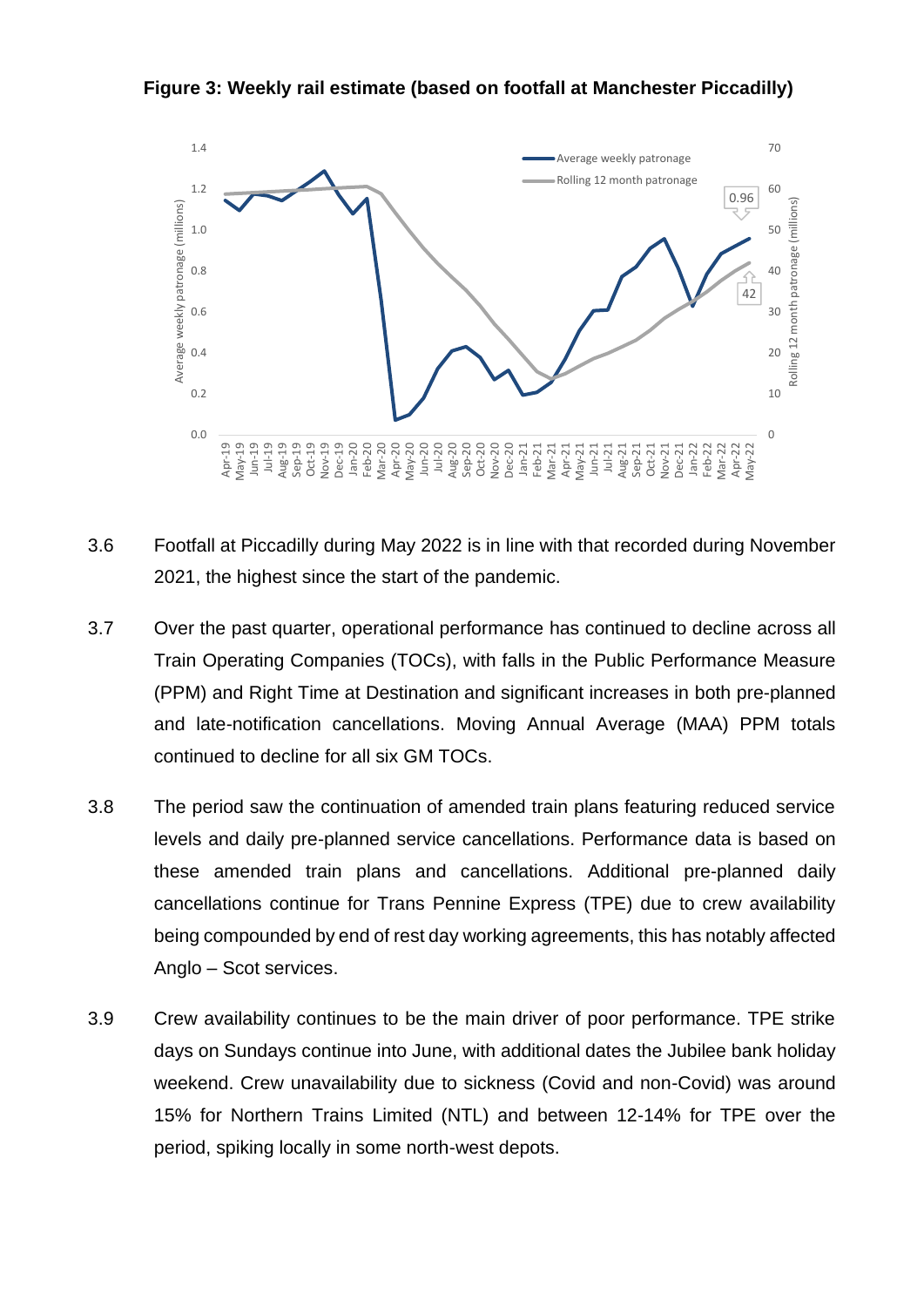- 3.10 The results of a national ballot of union members across 13 TOCs and Network Rail staff have overwhelmingly backed strike action over the lack of a pay deal. Large scale industrial action is expected from mid/late June.
- 3.11 Network Rail generated delay increased period-on-period, largely driven by significant increases in infrastructure issues, up from just under 8,000 mins to over 11,000 mins. This is the first period in 14 where the proportion of overall delay caused by Network Rail Infrastructure has been greater than that caused by External delay.
- 3.12 May's timetable change should have featured uplifts to some TPE services, with enhancements to Manchester Airport – Scotland and Cleethorpes – Manchester Piccadilly services, however due to resource problems, TPE has been pre-planning further cancellations on a significant number of its services daily.
- 3.13 For Northern, previously removed Sheffield and Blackrod services, were re-instated in May, although some additional New Mills Central trains have been temporarily withdrawn.
- 3.14 Other changes in May saw an uplift to Manchester London services, returning to 3 trains per hour. However, the 0616 EUS – MAN service has been temporary withdrawn, displacing passengers at Stoke and Macclesfield onto NTL stopping services. This service will return in September 2022.
- 3.15 The May timetable change saw new rosters come into force, with more 'spare' duties for NTL drivers – these have not been accepted by union members in Central/West region, causing further late notification service cancellations.
- 3.16 NTL continues to experience issues with bi-mode trains (Class 769) operation, with a significant number of failures when changing power from electric to diesel operation. This is causing cancellation and delays to Southport services and shortforming of services elsewhere, as old diesel trains are used from elsewhere.
- **3.17** Nationally, performance in the latest quarter (1 January to 31 March 2022) continued to be affected by the Coronavirus pandemic and self-isolation restrictions. From April 2020 to early 2021, train service and passenger levels on the network remained at historically low levels; this led to improvements in both punctuality and reliability. Passenger rail performance has worsened again this quarter, but punctuality is still better than before the pandemic.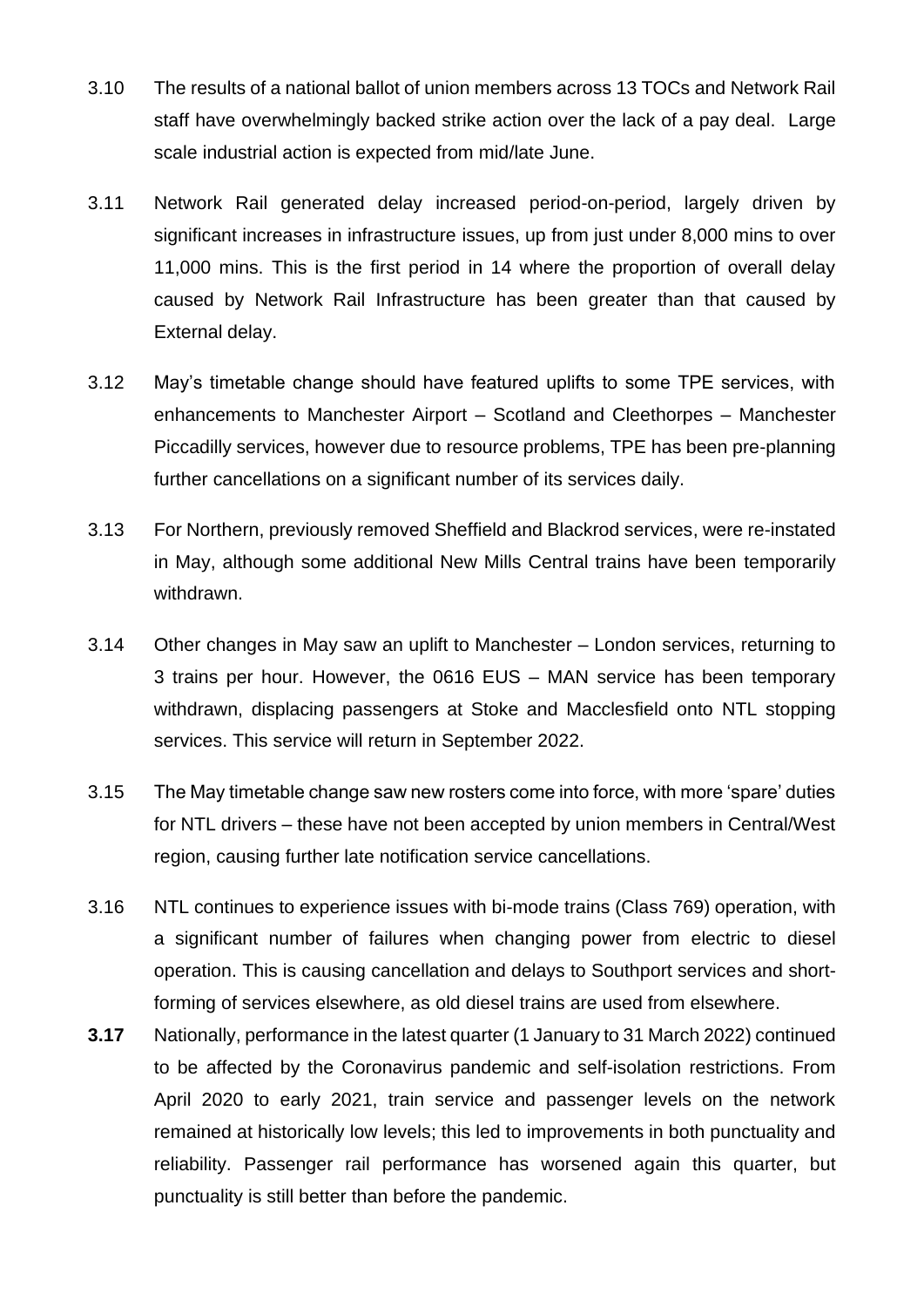#### **Figure 5: Passenger Rail Performance (Great Britain) \***

| <b>Measure</b>             | <b>Compared with</b><br><b>Compared with</b><br>Jan to Mar 2022<br>Jan to Mar 2021<br>Jan to Mar 2020 |  |                   |  |                   |
|----------------------------|-------------------------------------------------------------------------------------------------------|--|-------------------|--|-------------------|
| <b>On Time</b>             | 72.4%                                                                                                 |  | $-8.0pp$          |  | 6.8 <sub>pp</sub> |
| <b>PPM</b>                 | 89.1%                                                                                                 |  | $-3.9pp$          |  | 3.3 <sub>pp</sub> |
| <b>Cancellations score</b> | 3.9%                                                                                                  |  | 1.5 <sub>pp</sub> |  | 0.1 <sub>pp</sub> |

*\*Source: ORR Performance Data: [Passenger rail performance January](https://dataportal.orr.gov.uk/media/1995/passenger-performance-2021-22-q1.pdf) to March 2022 [\(orr.gov.uk\)](https://dataportal.orr.gov.uk/media/1995/passenger-performance-2021-22-q1.pdf)*

### **Bus**

- 3.18 Scheduled service changes took place on the 24<sup>th</sup> April 2022, affecting the subsidised services network.
- 3.19 During April 2022, bus network patronage was an estimated 11.9 million, which was 21% below March 2022 (14.9 million) and 9% below April 2019 (13.1 million (prepandemic)).



#### **Figure 6: Monthly Network Patronage**

3.20 During April 2022, bus network mileage was estimated at 4,056,112 miles, which was 10% lower than March 2022 at 4,500,959 miles and 9% lower than April 2019 (pre-pandemic) at 4,438,209. In April 2022, 81.02% of the bus network mileage was provided by commercial services and 18.98% provided by subsidised services.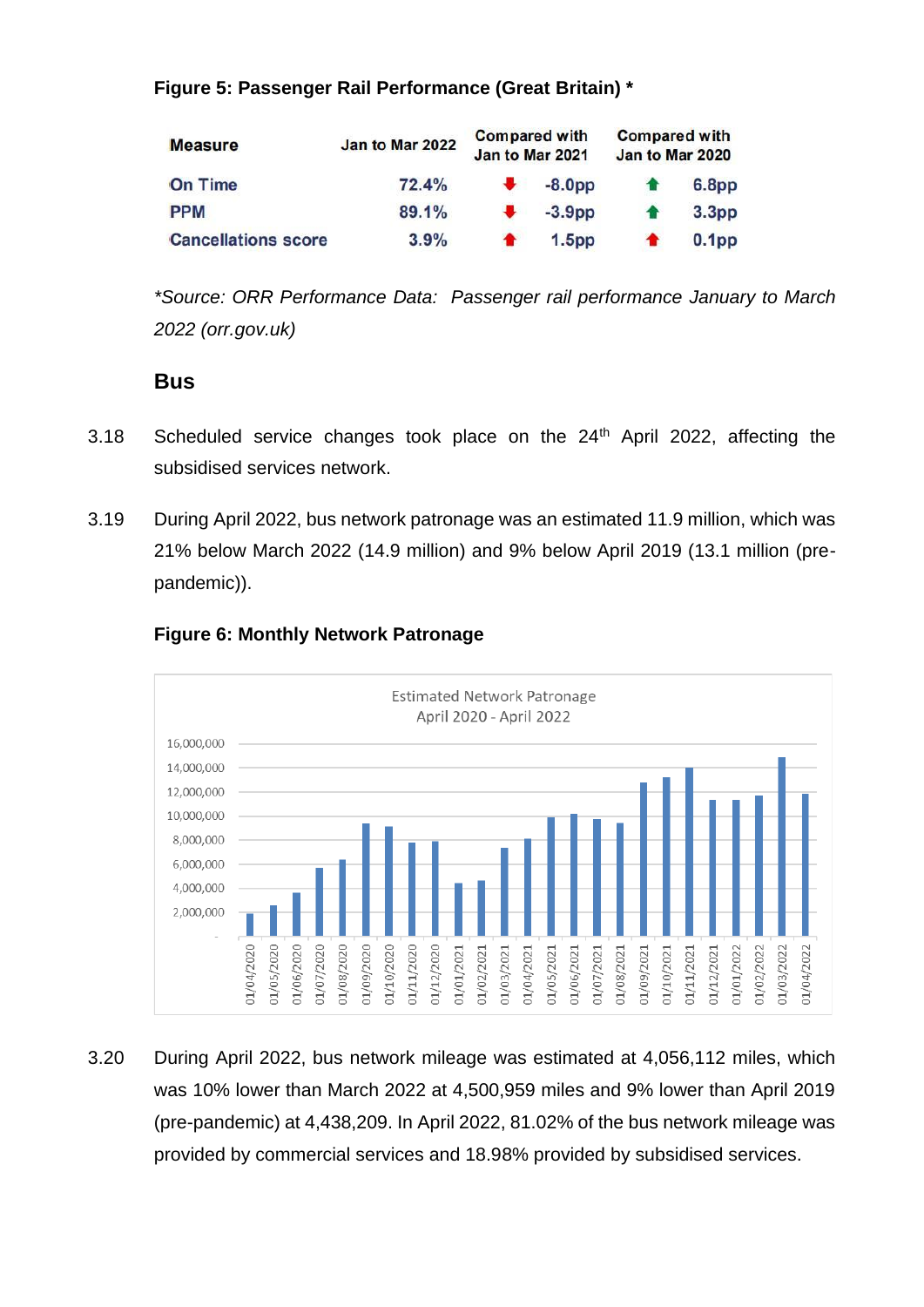



- 3.21 Patronage and mileage in April 2022 were lower than March 2022, a result of Easter bank holidays and school holidays. Patronage and mileage continue to be below levels recorded in April 2019 pre-pandemic, with continued reductions in service frequency due to driver availability and changes in bus travel following the COVID\_19 pandemic.
- 3.22 During April 2022, the operator Rosso (part of Transdev) was unable to provide sufficient bus drivers following it taking on a number of additional services, resulting in many services being cancelled at short notice. TfGM worked to help mitigate these issues, including the transfer of some services contracted by TfGM to other bus operators and the provision of up to date travel information about cancelled and alternative services through the TfGM website.
- 3.23 Patronage is slowly recovering. Patronage for the rolling 12-month period of May 2021 – April 2022 was 140.5 million passengers and remains 21% lower compared with the 2019/20 financial year (177.3 million passengers).
- 3.24 Network operational performance in April 2022 for overall punctuality was 80.96%, reliability was 95.20% and regularity of frequent services was 97.68%, based on PRMS (Punctuality Reliability Monitoring System). Overall punctuality was above the Traffic Commissioner target of 80%, whilst reliability was below the Traffic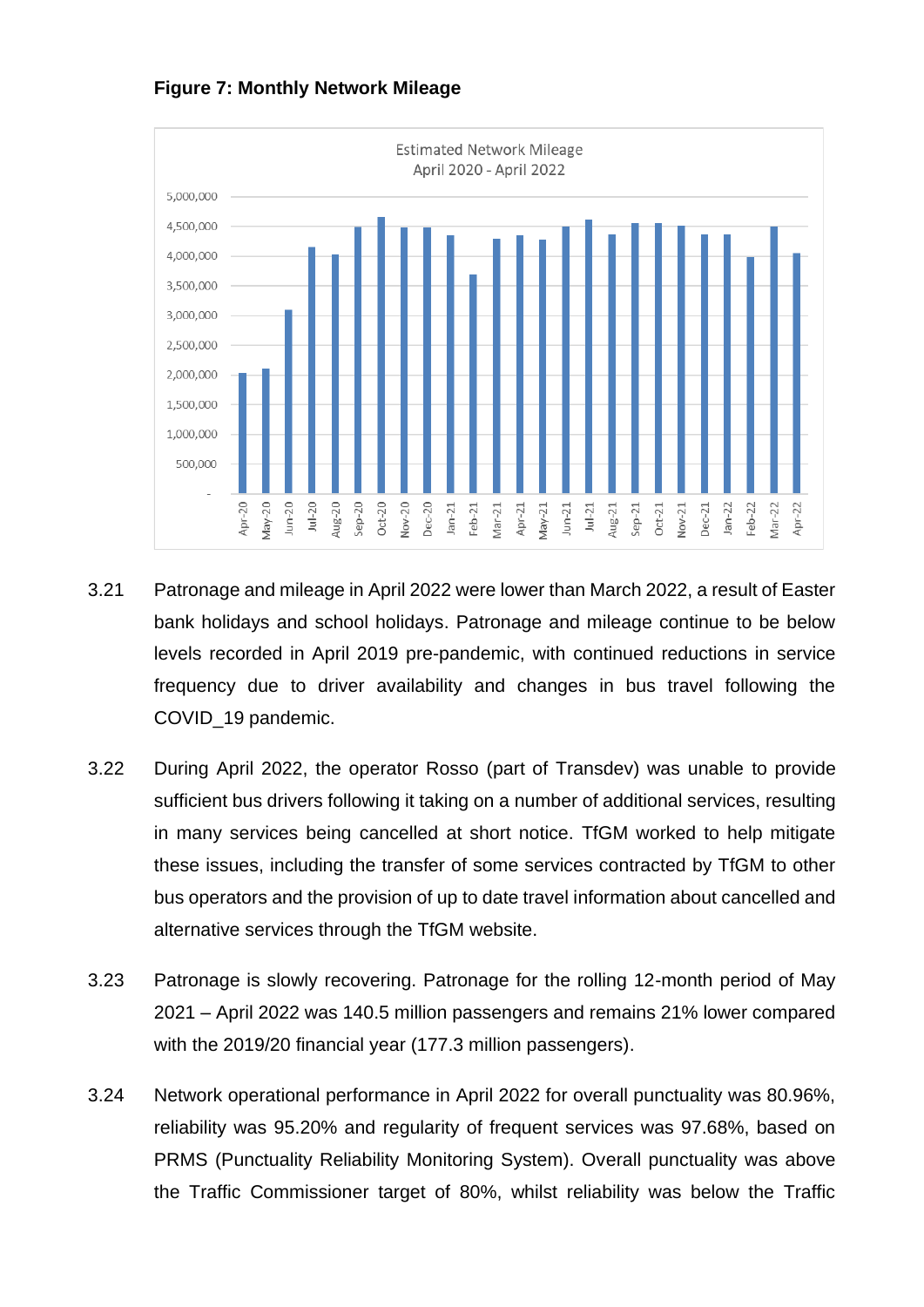Commissioner target of 97%, for the third consecutive month. Regularity of frequent services was above the Traffic Commissioner target of 97%.

3.25 Full yearly, month by month comparison is unavailable due to PRMS manual observations being suspended between April 2020 and September 2020.



#### **Figure 8 Network Operational Performance**

- 3.26 TfGM are continuing to liaise with operators to understand industry wide issues, for example driver shortage and its impact on network performance.
- 3.27 An Operational Performance Reporting system is being introduced which uses both automated vehicle location (AVL) and timetable information to determine punctuality performance and will supersede the current PRMS process. Data is collected for all services and journeys covering the Greater Manchester network, for the commercial and subsidised network, including the school services.
- 3.28 In March 2022, a contract was awarded to a new supplier for provision of an Operational Performance Reporting system for the next 2 years with options for a further 2 years.
- 3.29 In addition to the challenges of driver and staff availability, there are several other issues effecting the performance of the bus network (figure 8) including: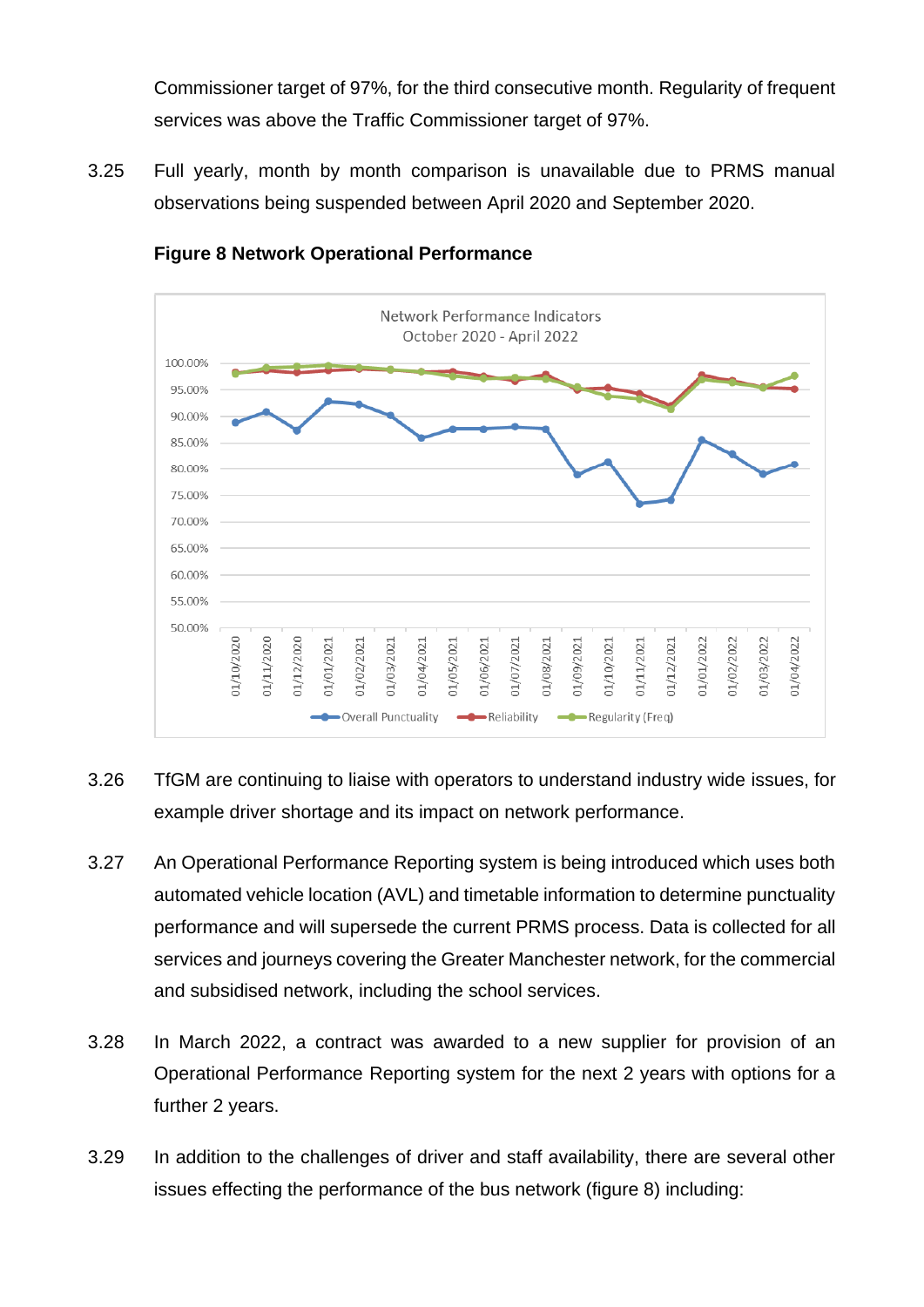- Increasing congestion across GM. There is a clear correlation between Highway congestion and bus performance with punctuality declining as congestion increases, and
- Increased congestion in the regional centre due to the seasonal increase in footfall, driver behaviour (not observing restricted movements and access only streets) and significant works to the west of the regional centre.

### **Highways**

- 3.30 There were an estimated 34.1 million trips on the highway network each week during May 2022. This is 4% higher than April 2022 (32.8m) and equivalent to May 2019 (34.1 m). Volumes during weekdays were 1% down, volumes on the weekend were 2% up.
- 3.31 During the 12 month period to May 2022 traffic volumes have been 2% lower than during the 12 month period to May 2019.



#### **Figure 9: Average Weekly Highway Trips**

- 3.32 During the financial year 2021/22 TfGM's Urban Traffic Control (UTC) commissioned the following: 6 new junctions, 12 modified junctions, 5 new segregated (SPARROW) crossings, 22 new toucans or puffins and 8 puffin to toucan conversions. This is a total of 53 new or significantly modified signal installations.
- 3.33 Monitoring of congestion resulting from unexpected delays (including incidents and events) shows there was an estimated 132,000 hours of delay on the monitored corridors during May 2022. This is 14% above April 2022 and 3% above May 2019.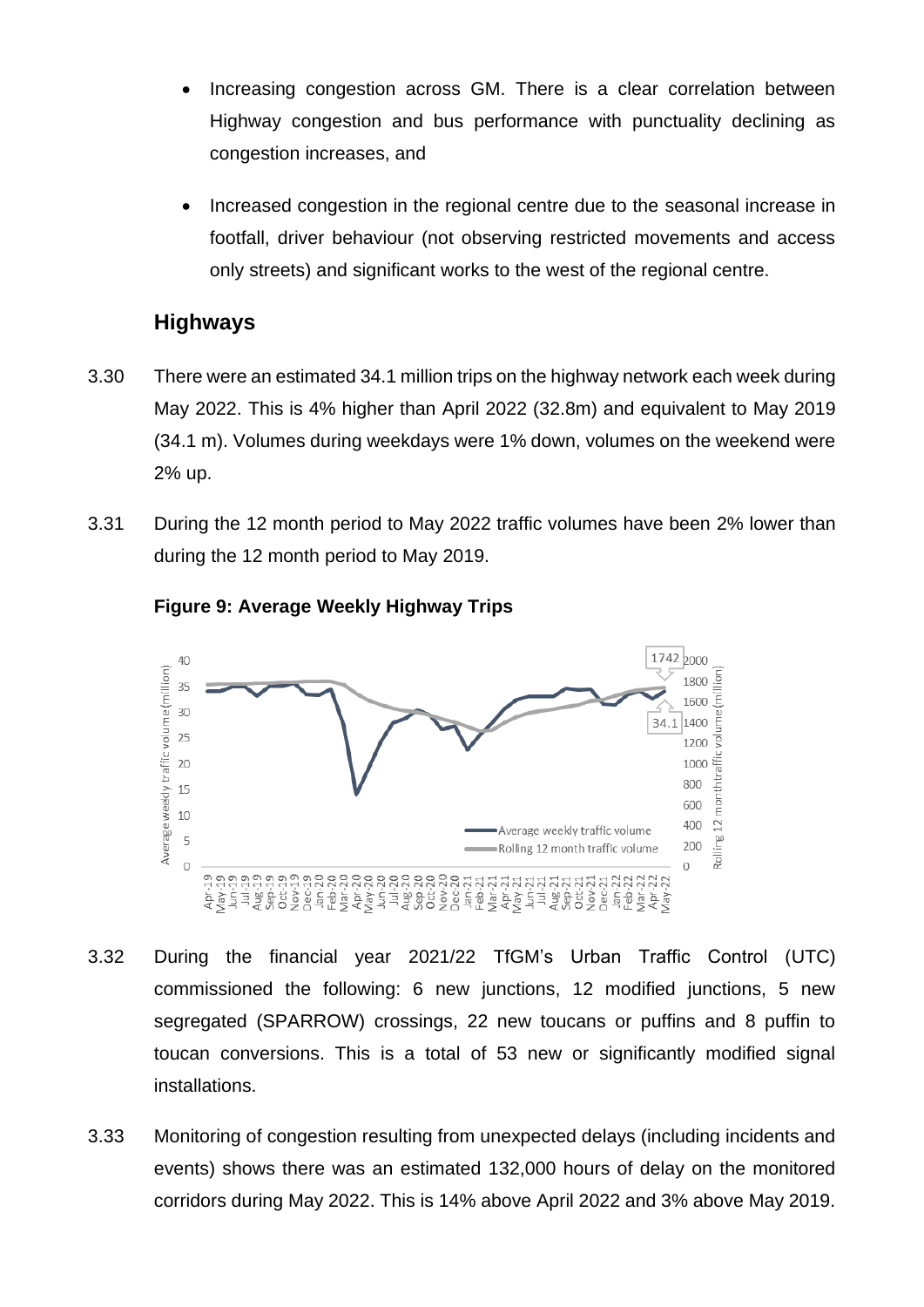- 3.34 Roadworks were again the main cause of congestion accounting for an estimated 84,700 hours (64% of delay). Utility works at Mottram Moor were the number one hot spot for delays in GM during May. UTC worked closely with district colleagues and the scheme promoter to mitigate the delays. Travel options in the area were limited with rail services from Glossop and Hadfield at capacity. Upcoming Rail strike action may exacerbate this.
- 3.35 One of the largest increases in delays were those attributed to Events up 29% on May 2019. The return of major events such as the GM run, city centre events including the Manchester City Victory parade, Cycle Tour Final, the impact of changes to the A56, changes to public transport provision and a number of improvement schemes to the west of the City will all have contributed to the increase.
- 3.36 Figure 10 shows the hours delay by category, whilst Figure 11 charts the nonrecurrent total delays 2019 to 2022.

| Cause                      | May-19 | $May-22$ | % Change |
|----------------------------|--------|----------|----------|
| Adverse weather conditions | 700    |          |          |
| <b>Broken Down Vehicle</b> | 700    |          |          |
| Events                     | 13200  | 17000    | 29%      |
| Police Incident            | 2100   | 900      | $-57%$   |
| <b>Roadworks</b>           | 86300  | 84700    | $-2%$    |
| <b>RTC</b>                 | 1800   | 5800     | 222%     |
| <b>Signal Fault</b>        | 1100   |          |          |
| <b>SRN Incident</b>        | 10400  | 3700     | $-64%$   |
| Capacity & Other           | 11400  | 19800    | 74%      |
| <b>Grand Total</b>         | 127600 | 131900   | 3%       |

#### **Figure 10: Hours Delay and Cause May 2020 vs May 2022**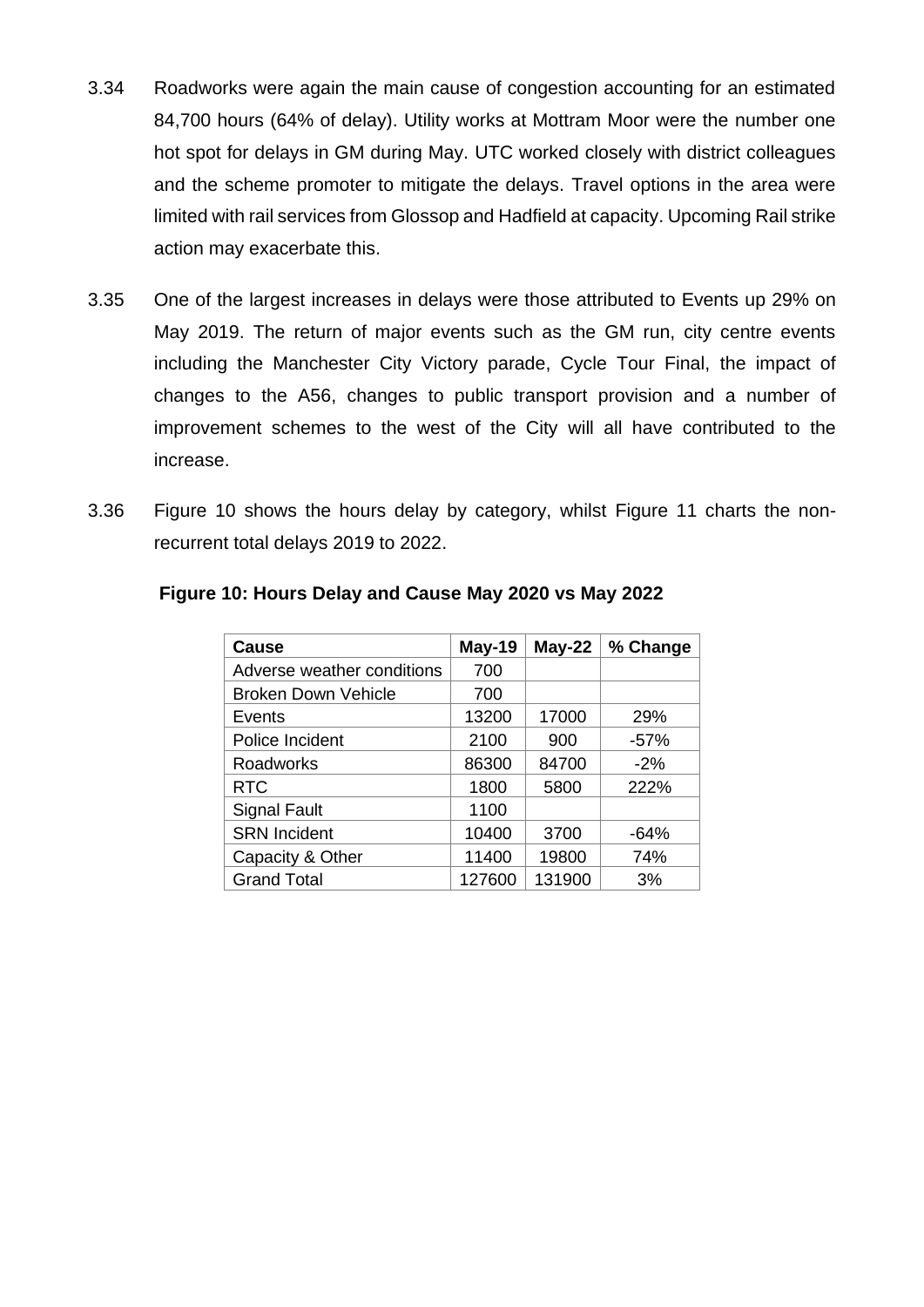

### **Figure 11: Non-Recurrent Congestion**

- 3.37 For the rolling 12 months up to the end of November 2021, the Killed and Seriously Injured (KSI) casualties on GM roads are 791. This is:
	- 42.8% up on the same period to November 2020
	- 40.8% up above the forecast for the period of 562
- 3.38 This increase is statistically significant and the change is unlikely to have come about by chance; this increase is likely to be due to a combination of factors influencing exposure to risk, rather than random fluctuation. It is not yet certain whether this is due to the implementation of the DfT CRaSH system by GMP. TfGM are looking into the newly reported data to try and understand the rationale which has also been seen in other parts of the UK when CRaSH was introduced.
- 3.39 The number of DriveSafe clients completing courses is 5% above forecast. Additionally, the number completing classroom courses continues to increase with an estimated 25%-30% over the coming months.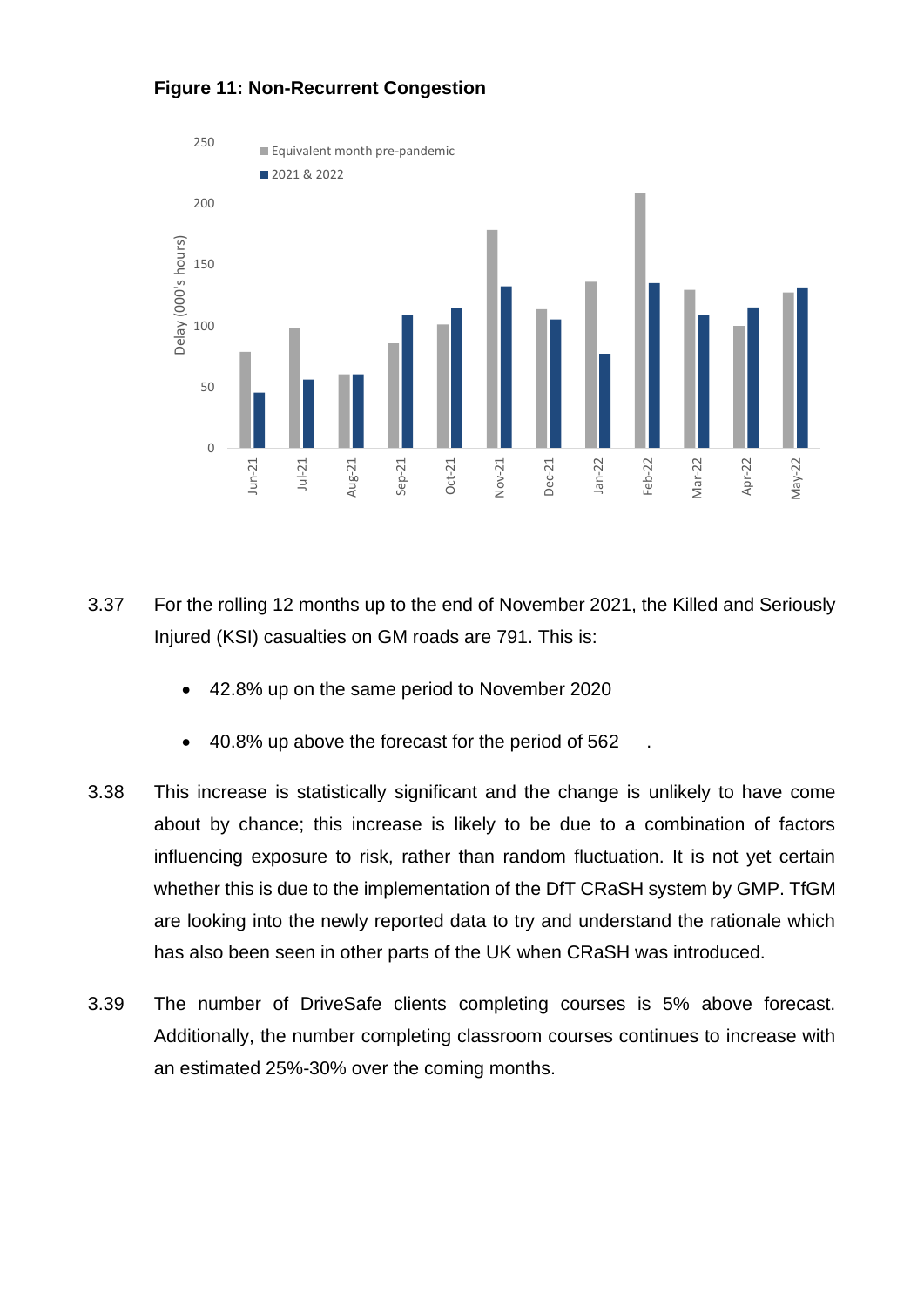### **Active Travel**

3.40 Cycle activity during Mary 2022 increased 15% on April 2022. This increase is in line with historic, seasonal increases in cycle activity. During 2019 there was a 13% increase in cycle activity over the same period.



#### **Figure 12: 28 Day Average Cycle Activity**

- 3.41 Walking remains the second most popular way to travel across Greater Manchester, with an estimated 10.6 million trips during an average week in May 2022. Pedestrian activity is broadly in line with May 2019.
- 3.42 Active travel is at its highest level since Autumn 2020 with an estimated 11.7 million active trips each week, representing 23% of all trips.
- 3.43 May has been the best month to date for GM cycle hire including the most rides in a single day (819 on 14 May).
- 3.44 The scheme averages over 2 rides per bike per day exceeding expectations. Salford University has however low usage with c 0.6 rides per bike per day. Promotional work is being done to boost rides in Salford.
- 3.45 There has been a linear growth of active users since the scheme commenced with between 1500 and 3000 new users every month.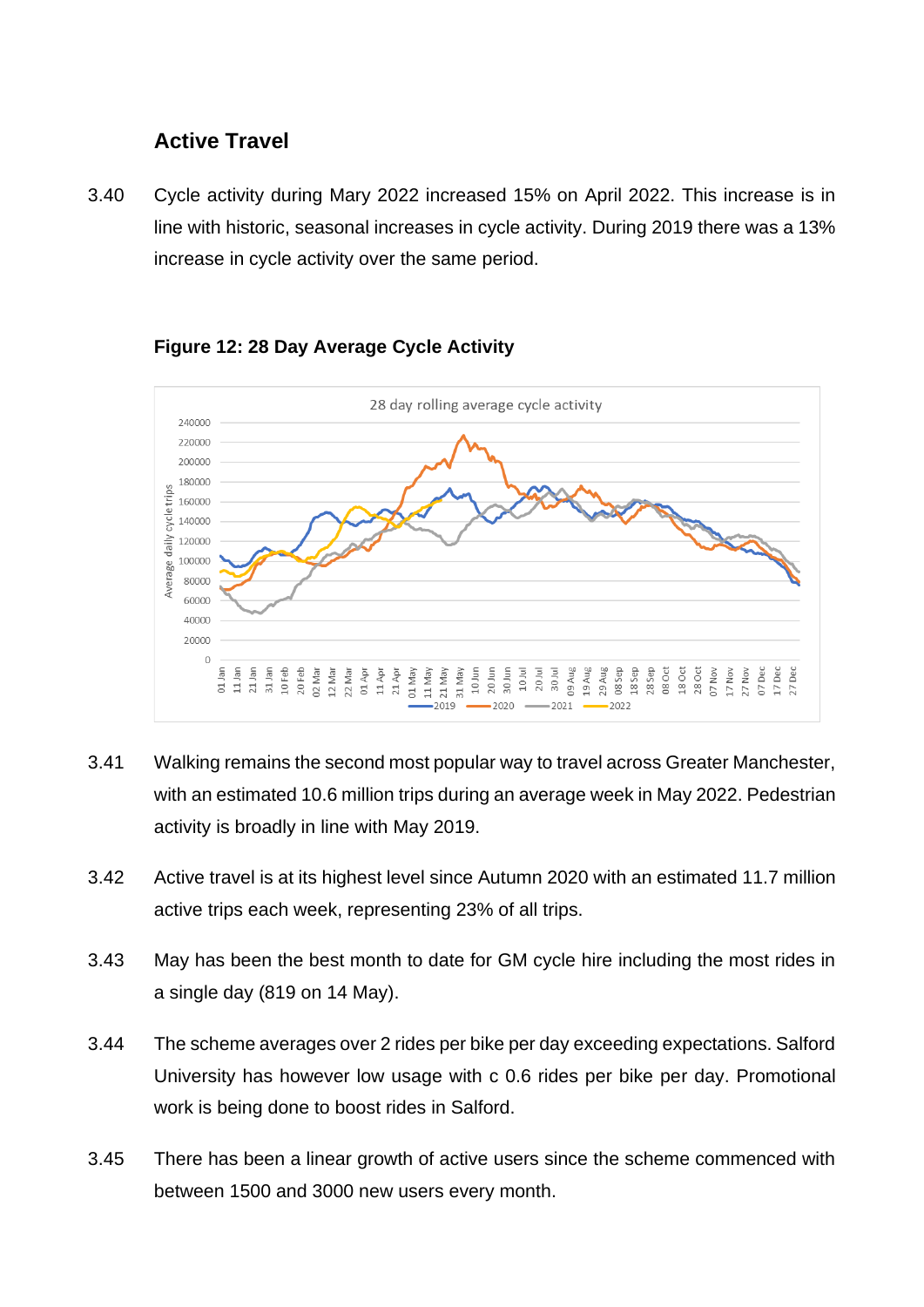3.46 Unrecovered bikes increased Feb and Mar and has since plateaued. Engagement work with TravelSafe and GMP to identify stolen bikes remains. March has been worse month for incidents totalling 50. Since then, numbers have dropped with 29 during May.



#### **Figure 13: Cycle Hire KPI**

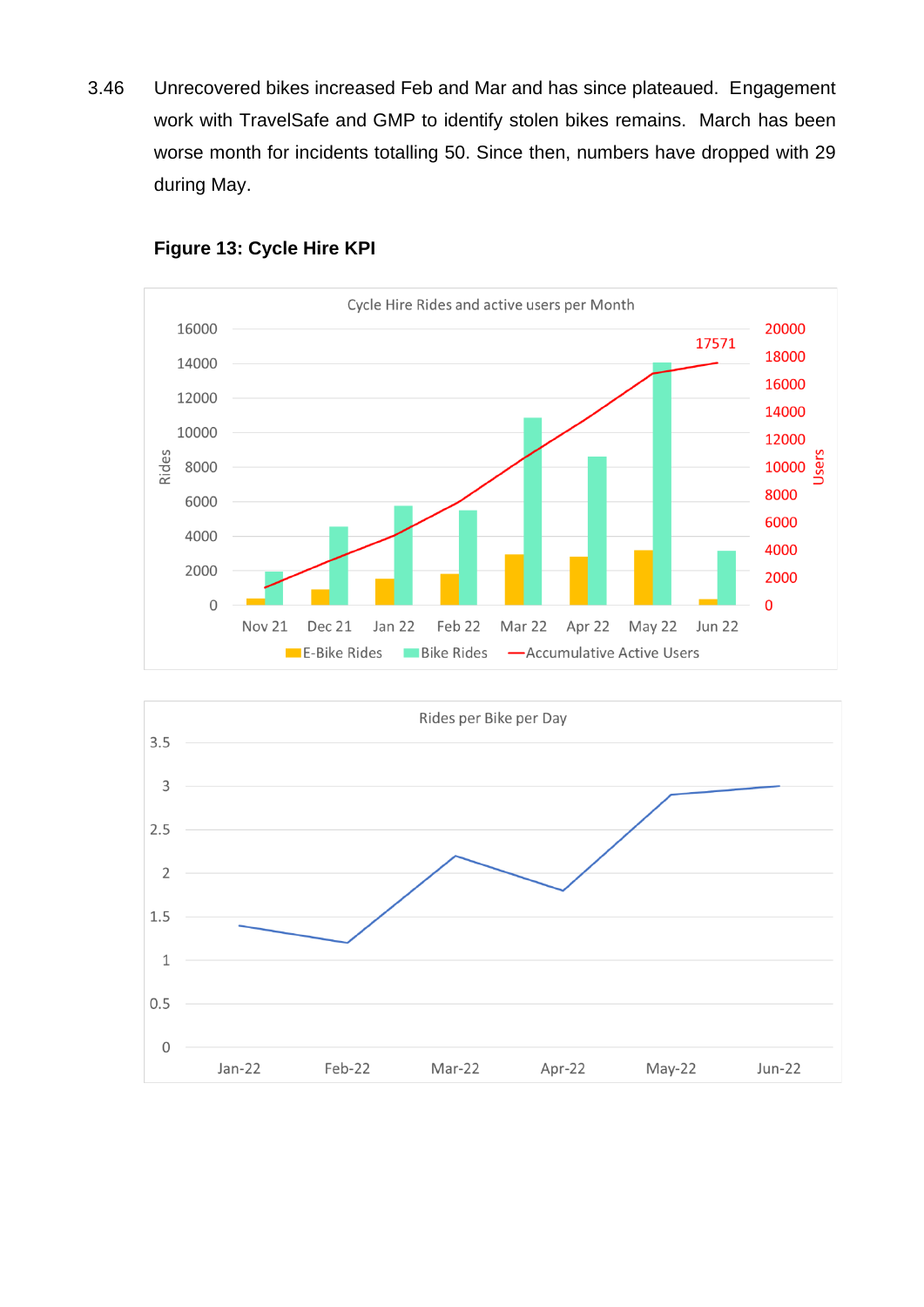### **Crime and Anti-Social Behaviour (ASB)**

3.47 TravelSafe Specialist Operations continued with operations completed during May as below:

| Sunday 01 May | Radcliffe                            |
|---------------|--------------------------------------|
| Thurs 05 May  | Droylsden/Audenshaw/Ashton Moss      |
| Friday 06 May | <b>Shaw and Crompton</b>             |
| Weds 11th May | Martinscroft/Roundthorn/Baguley      |
| Mon 16 May    | Radcliffe                            |
| Mon 16 May    | City Centre                          |
| Weds 18 May   | Radcliffe                            |
| Thurs 19 May  | Altrincham/Navigation Road/Timperley |
| Thurs 26 May  | <b>Bury/Radcliffe</b>                |
|               |                                      |

- 3.48 Following an increase in ASB at Stockport temporary bus station the TravelSafe team attended the Stockport Town Centre Partnership meeting on 10 May. GMP District Team reported that 15 offenders have been identified, six of which attend a local Pupil Referral Unit. Interventions include two CBO applications and four Acceptable Behaviour Contracts (ABC).
- 3.49 Missiles thrown at moving buses continues to trend and increase in severity. Brinnington in Stockport was identified as a particular hotspot, significant joint partnership working led to the identification of 15 youths which resulted in the arrests (to-date) of six individuals aged 14-15. The issue is the subject of a joint TravelSafe and BTP Safer Streets bid and is linked to the item above.
- 3.50 The Safer Streets pilot, which invested £549,744 in a series of initiatives to help women and girls feel safer when out and about in Oldham has won an iNetwork award for 'Transforming and Innovating Public Services'.
- 3.51 The Travelsafe Team are consulting Legal colleagues to establish if a known individual (responsible for persistent aggressive behaviour against both customers and staff at Bury Interchange) is suitable for Civil Injunction proceedings. A Civil Injunction would mean the individual can be excluded from accessing the Interchange (alongside other conditions as deemed appropriate). Power of arrest would also be requested given likelihood of breach.
- 3.52 The Travelsafe Team have removed the Concessionary passes of four youths identified as being responsible for several incidents on both the bus and rail network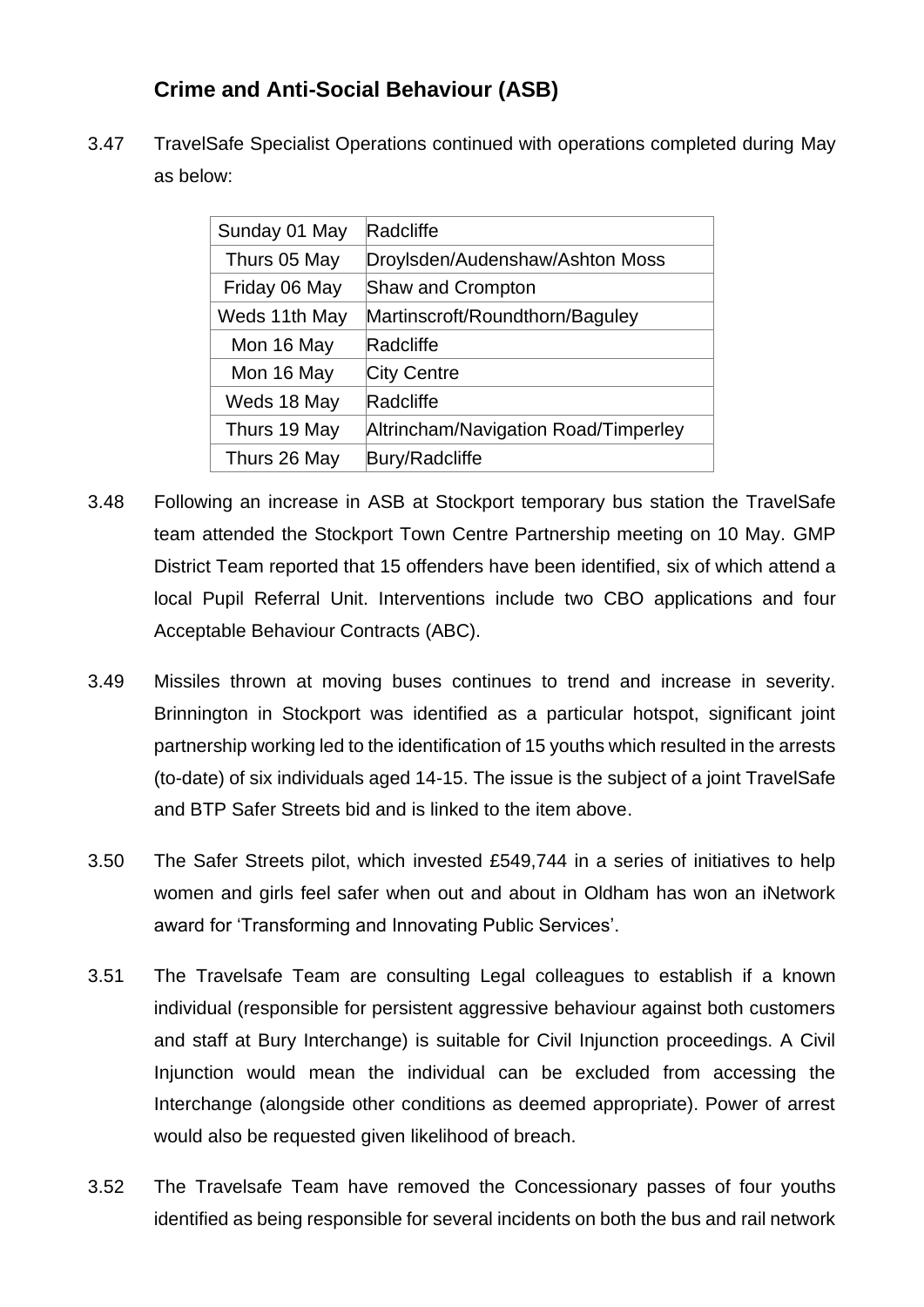at Stockport and Manchester Piccadilly/Victoria. The request was made by BTP following several reports of theft, verbal abuse to staff and anti-social behaviour.

- 3.53 Staff from TfGM and BTP attended the GM Violence Reduction Unit (VRU) Safety Roadshow at Xaverian Collage on 09 May and Bury College on 24 May. The sessions are designed to address the underlying causes of violence and work with communities to prevent it.
- 3.54 Rochdale Community Safety team have been provided with TSP educational material to assist with youth engagement in the Newbold and Milnrow areas following an incident at Newbold Metrolink stop on 28 May. The sessions will be delivered by Neighbourhood Policing Teams and address the consequences and effects of ASB and expected behaviours on public transport



#### **Figure 14: Reported Incidents per Million Journeys**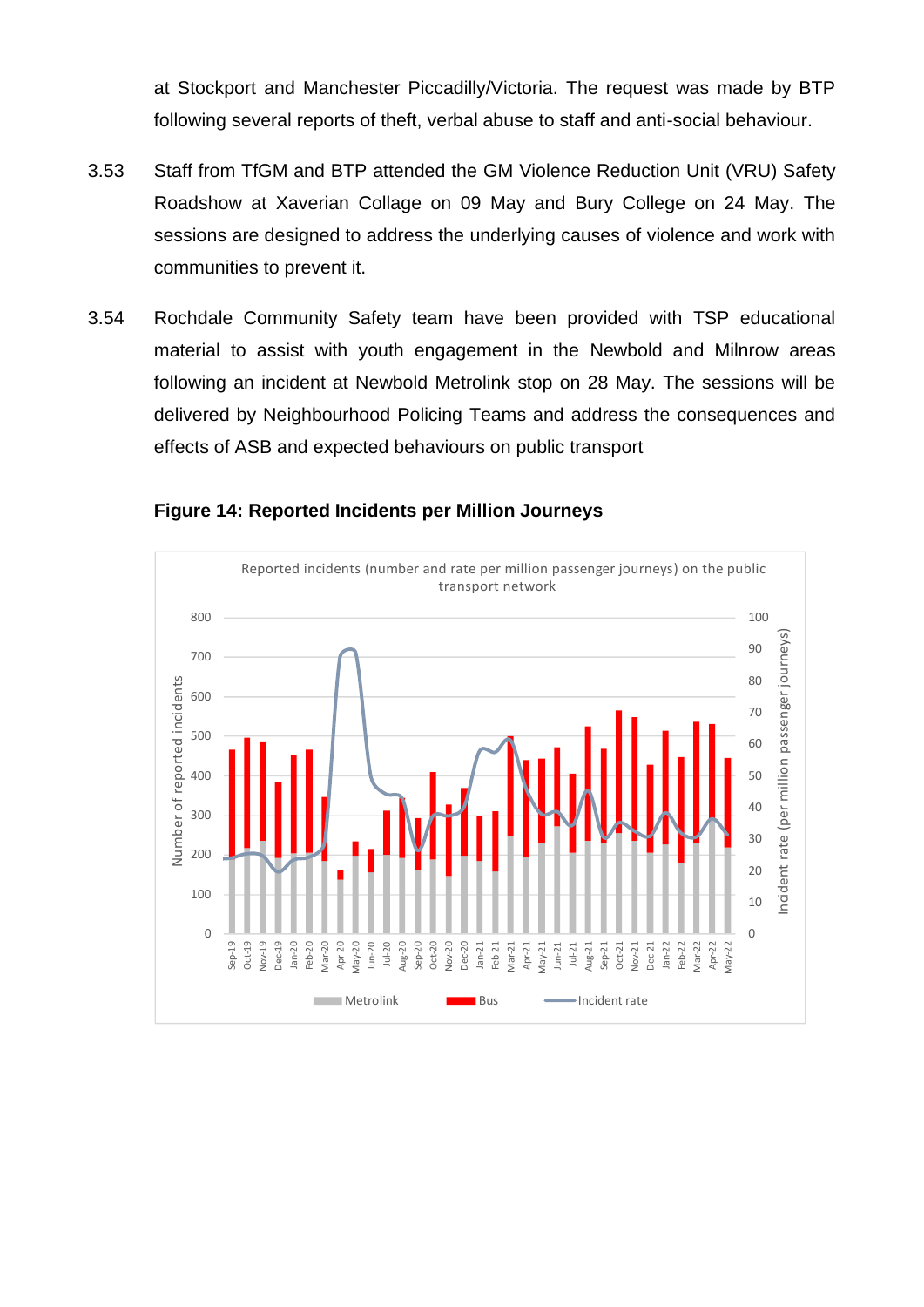# **Network Performance Scorecard**

| <b>Metrolink</b>                                                      | <b>Status</b> | Target        | Achieved | Trend          |
|-----------------------------------------------------------------------|---------------|---------------|----------|----------------|
| <b>Metrolink Punctuality</b>                                          | G             | 90%           | 90.4%    | S              |
| <b>Metrolink Operated Mileage</b>                                     | G             | 99%           | 99.1%    | I              |
| Rail (Period 11, 2022)                                                | <b>Status</b> | Target        | Achieved | Trend          |
| <b>NTL Punctuality (PPM)</b>                                          | R             | 92.6%         | 87.3%    | I              |
| <b>NTL Reliability (Cancellations)</b>                                | G             | N/A           | 4.5%     | I              |
| <b>NTL Right Time</b>                                                 | G             | N/A           | 65.0%    | W              |
| <b>TPE Punctuality (PPM)</b>                                          | R.            | 90.8%         | 89.1%    | I              |
| <b>TPE Reliability (Cancellations)</b>                                | G             | N/A           | 1.8%     | I              |
| <b>TPE Right Time</b>                                                 | G             | N/A           | 63.4     | W              |
| <b>Network Rail Delay Minutes</b>                                     | R             | 18,526        | 19,774   | W              |
| <b>Bus</b>                                                            | <b>Status</b> | Target        | Achieved | <b>Trend</b>   |
| <b>Network Bus Service Reliability</b>                                | R             | 97.0%         | 95.20%   | W              |
| <b>Commercial Bus Service Reliability</b>                             | R.            | 97.0%         | 94.79%   | W              |
| <b>Subsidised Bus Service Reliability</b>                             | G             | 97.0%         | 97.30%   | $\overline{1}$ |
| <b>Network Bus Overall Punctuality</b>                                | G             | 80.0%         | 80.96%   | I              |
| <b>Commercial Bus Overall Punctuality</b>                             | G             | 80.0%         | 80.20%   | I              |
| <b>Subsidised Bus Overall Punctuality</b>                             | G             | 80.0%         | 84.77%   | I              |
| <b>Network Bus Regularity</b>                                         | G             | 97.0%         | 97.68%   | I              |
| <b>Commercial Bus Regularity</b>                                      | G             | 97.0%         | 97.68%   | ı              |
| <b>Subsidised Bus Regularity</b>                                      | n/a           | n/a           | n/a      | n/a            |
| <b>Highways</b>                                                       | <b>Status</b> | <b>Target</b> | Achieved | Trend          |
| <b>Highways Journey Time Reliability</b>                              | R             | 90.0%         | 87.1%    | W              |
| Highways Level of Delay (Average)                                     | $\mathsf{A}$  | 30.0%         | 29.5%    | I              |
| <b>Network Safety</b>                                                 | <b>Status</b> | Predicted     | Actual   | Trend          |
| Killed and Seriously Injured (rolling 12m to August<br>2021)          | R.            | 562           | 791      | W              |
|                                                                       | <b>Status</b> | Previous      | Current  | Trend          |
| Incidents per Million passenger Journeys (rolling 12m<br>to May 2022) | A             | 35            | 34       | ı              |

See Appendix A for glossary.

**Reporting Periods:** This report covers **April & May 2022 Trend key:** W = Worsening, S= Stable, I = Improving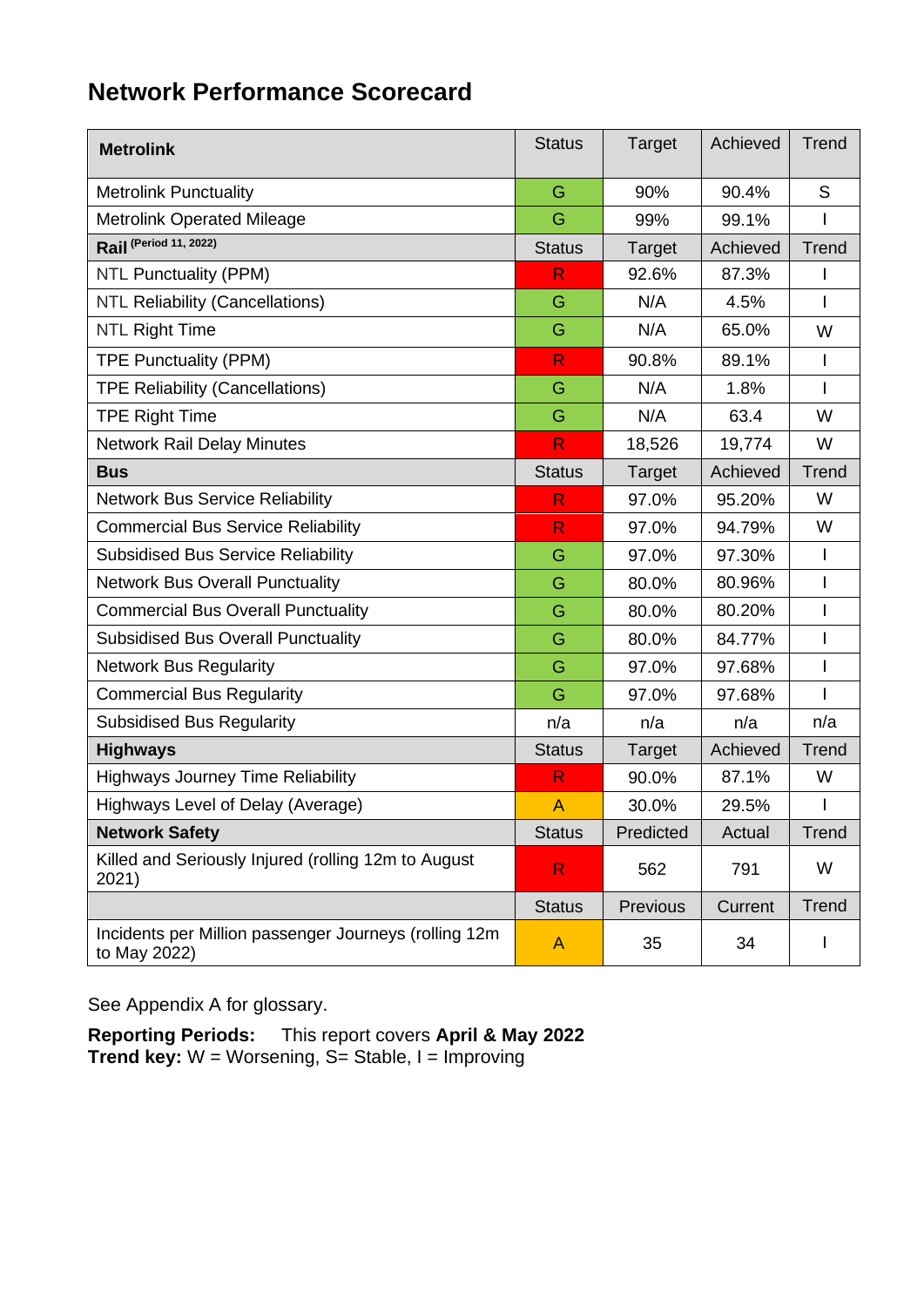# **Glossary**

| <b>Measure</b>                      | <b>Description</b>                                                                               | <b>RAG thresholds</b>                                |
|-------------------------------------|--------------------------------------------------------------------------------------------------|------------------------------------------------------|
| <b>Metrolink</b>                    | Percentage of trams departing less than two                                                      | <b>GREEN</b> if equal to or                          |
| Punctuality                         | minutes late.                                                                                    | above 90%                                            |
|                                     |                                                                                                  | RED if less than 90%.                                |
| <b>Metrolink</b>                    | Percentage of planned miles operated.                                                            | Target for 2019 is 99%.                              |
| <b>Reliability</b>                  |                                                                                                  | RED if less than 97%.<br>AMBER if 99% - 97%.         |
|                                     |                                                                                                  | GREEN if 99% or                                      |
|                                     |                                                                                                  | above.                                               |
| <b>NTL</b>                          | PPM = Public Performance Measure. The                                                            | <b>GREEN</b> if equal to or                          |
| Punctuality                         | percentage of services arriving at destination                                                   | above the target.                                    |
| (PPM)                               | (having called at all scheduled stops) within 5                                                  | RED if below target.                                 |
|                                     | minutes of the planned arrival time.                                                             |                                                      |
| <b>NTL</b>                          | CaSL= Cancelled and Significant Lateness. %                                                      | RED if above target.                                 |
| Reliability                         | of services part/fully cancelled or arriving at their                                            | AMBER if equal to                                    |
| (CaSL)                              | destination later than 30 minutes after<br>scheduled arrival time.                               | target.                                              |
| <b>TPE</b>                          | CaSL= Cancelled and Significant Lateness. %                                                      | <b>GREEN</b> if below target<br>RED if above target. |
| <b>Reliability</b>                  | of services part/fully cancelled or arriving at their                                            | AMBER if equal to                                    |
| (CaSL)                              | destination later than 30 minutes after                                                          | target.                                              |
|                                     | scheduled arrival time.                                                                          | <b>GREEN</b> if below target.                        |
| <b>TPE</b>                          | PPM = Public Performance Measure. The                                                            | <b>GREEN</b> if equal or                             |
| Punctuality                         | percentage of services arriving at destination                                                   | above the target.                                    |
| (PPM)                               | (having called at all scheduled stops) within 10                                                 | RED if below target.                                 |
|                                     | minutes of the planned arrival time.                                                             |                                                      |
| <b>NTL Right</b><br>Time            | % of recorded station stops where the train<br>arrived less than one minute later than its       | RED if above target.<br>AMBER if equal to            |
|                                     | advertised time.                                                                                 | target.                                              |
|                                     |                                                                                                  | <b>GREEN</b> if below target.                        |
|                                     |                                                                                                  |                                                      |
| <b>TPE Right</b>                    | % of recorded station stops where the train                                                      | RED if above target.                                 |
| Time                                | arrived less than one minute later than its                                                      | AMBER if equal to                                    |
|                                     | advertised time.                                                                                 | target.                                              |
|                                     |                                                                                                  | <b>GREEN</b> if below target.                        |
| <b>Network</b><br><b>Rail Delay</b> | Total number of Delay minutes attributable to<br>Network Rail.                                   | <b>GREEN</b> if equal to or<br>below the target.     |
| <b>Minutes</b>                      |                                                                                                  | RED if above target.                                 |
| <b>Bus</b>                          | Scheduled Service Reliability - measured by the                                                  | <b>GREEN</b> if equal to or                          |
| Service                             | percentage of observed bus departures from a                                                     | above the target.                                    |
| <b>Reliability</b>                  | given location compared to the service provision                                                 | RED if below target.                                 |
|                                     | promised to the public.                                                                          |                                                      |
| <b>Bus</b>                          | Scheduled Service Punctuality - measured by                                                      | <b>GREEN</b> if equal to or                          |
| Overall                             | the percentage of 'on-time' observed bus                                                         | above the target.                                    |
| <b>Punctuality</b>                  | departures from a given location. The definition                                                 | RED if below target.                                 |
|                                     | of an on-time departure is one which is between<br>60 seconds early and 5 minutes and 59 seconds |                                                      |
|                                     | late, inclusive.                                                                                 |                                                      |